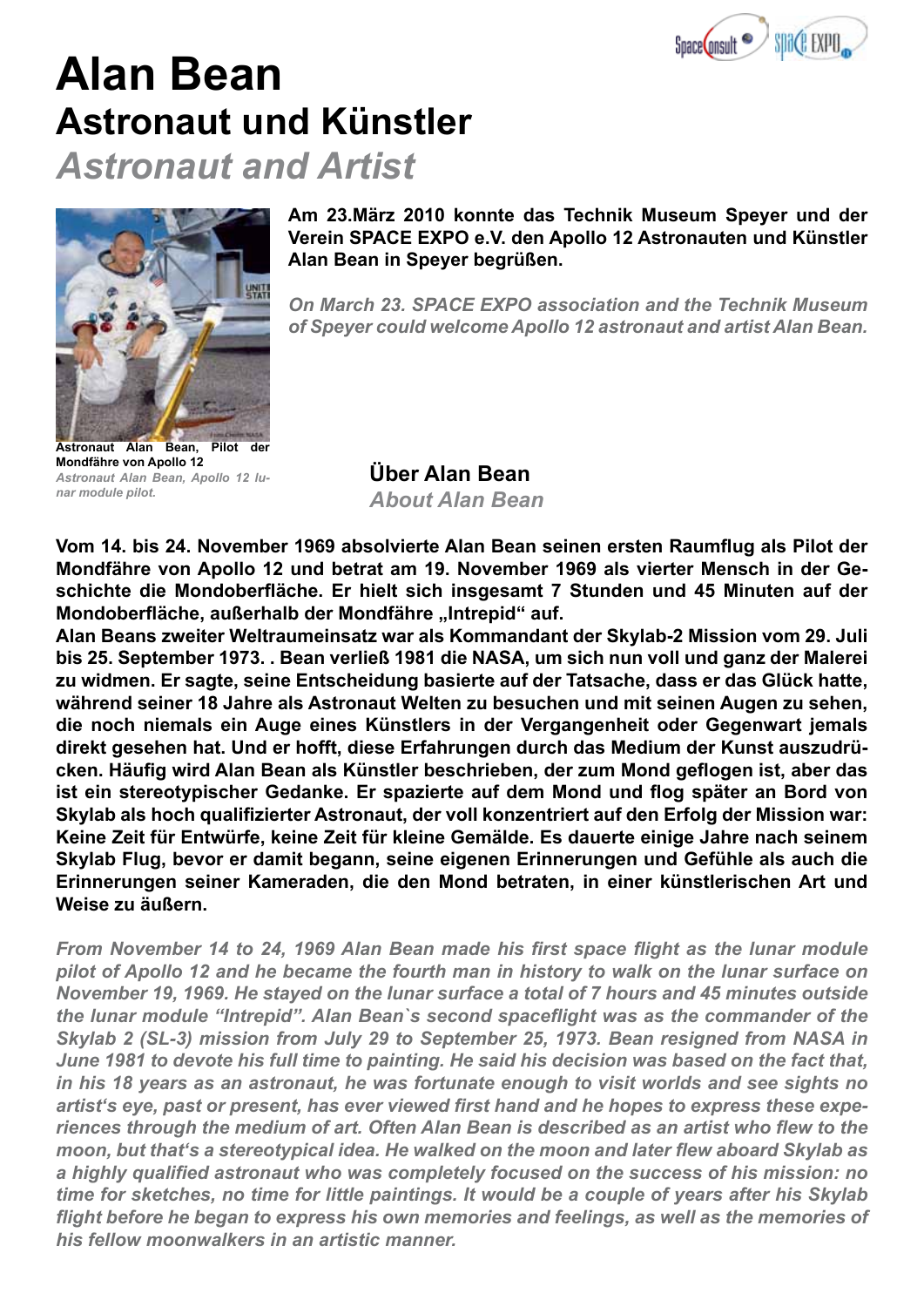

Space Consult **Am frühen Nachmittag stellte sich Alan Bean der anwesenden Presse. Mit großer Emotionalität erzählte er von seinen Erlebnissen als Pilot der Mondfähre von Apollo 12, Kommandant der Skylab 3 Mission und fand über diese Erlebnisse den Weg zu seiner Passion, der Malerei. Aber Alan Bean beantwortete nicht nur alle Fragen äußerst ausführlich, er zeigte sich auch interessiert an der Historie der Stadt Speyer, dem Dom und der Geschichte des Museums.**

*Early in the afternoon Alan Bean positioned himself on the pressconference. With big emotion he told about his experiences as the lunar module pilot of Apollo 12, commander of the Skylab 3 mission and found about these experiences the way to his passion, the painting. But Alan Bean did not only answer all questions extremely in detail, he also appeared with interest in the history of the city of Speyer, to the cathedral and the history of the museum.* 



**Gerhard Daum, Vorsitzender des SPACE EXPO e.V. führt Alan Bean durch die Ausstellung "Apollo and Beyond". Bean zeigte sich begeistert von den Exponaten und den Informations**wänden. "Einfach zu verstehen und spannend umgesetzt", so sein Urteil zur Ausstellung. Er **lobte das Engagement des Vereins und der Initiatoren und dankte ihnen, dass sie das spannende Thema Raumfahrt mit dieser Ausstellung, vielen Menschen nahebringen.**

*Gerhard Daum, chairman of the SPACE EXPO association leads Alan Bean through the exhibition "Apollo and Beyond". Bean appeared enthusiastically from the exhibits and the information panels. "Easy to understand, nevertheless, transcriped exciting ", according to his judgment to the exhibition. He praised the engagement of the association and the initiators and thanked them for bringing home the exciting history of manned spaceflight to such many people.*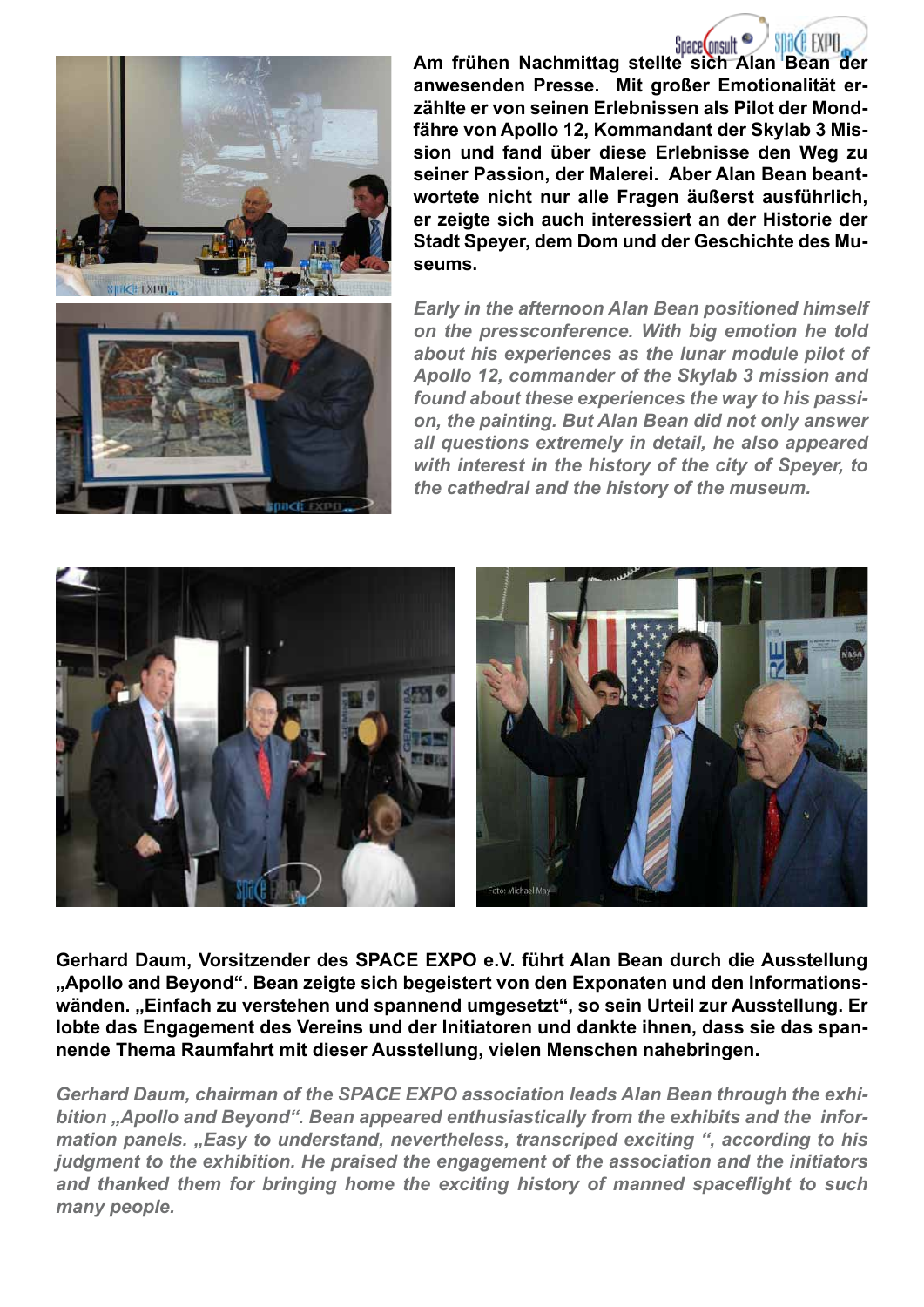

**SPACE EXPO widmet Alan Bean in der Ausstellung "Apollo and Beyond" ein eignes Segment. Hier würdigt der Verein Alan Bean als Astronaut und Künstler.** 

**SPACE EXPO dedicates an own segment to Alan Bean in the exhibition "Apollo and Beyond". Here the association appreciates Alan Bean as an astronaut and artist.**



**Von links nach rechts: Gerhard Daum (SPACE EXPO e.V.), Alan Bean, Martina Faikis (SPACE EXPO e.V.).** *From left to right: Gerhard Daum (SPACE EXPO e.V.), Alan Bean, Martina Faikis (SPACE EXPO e.V.).*



Alan Bean überreicht Martina Faikis sein signiertes Buch "Alan **Bean Painting Apollo" und dankt ihr für ihr Engagement.** Alan Bean hands out his signed book "Alan Bean Painting Apol*lo" to Martina Faikis and thanked her for her engagement.*